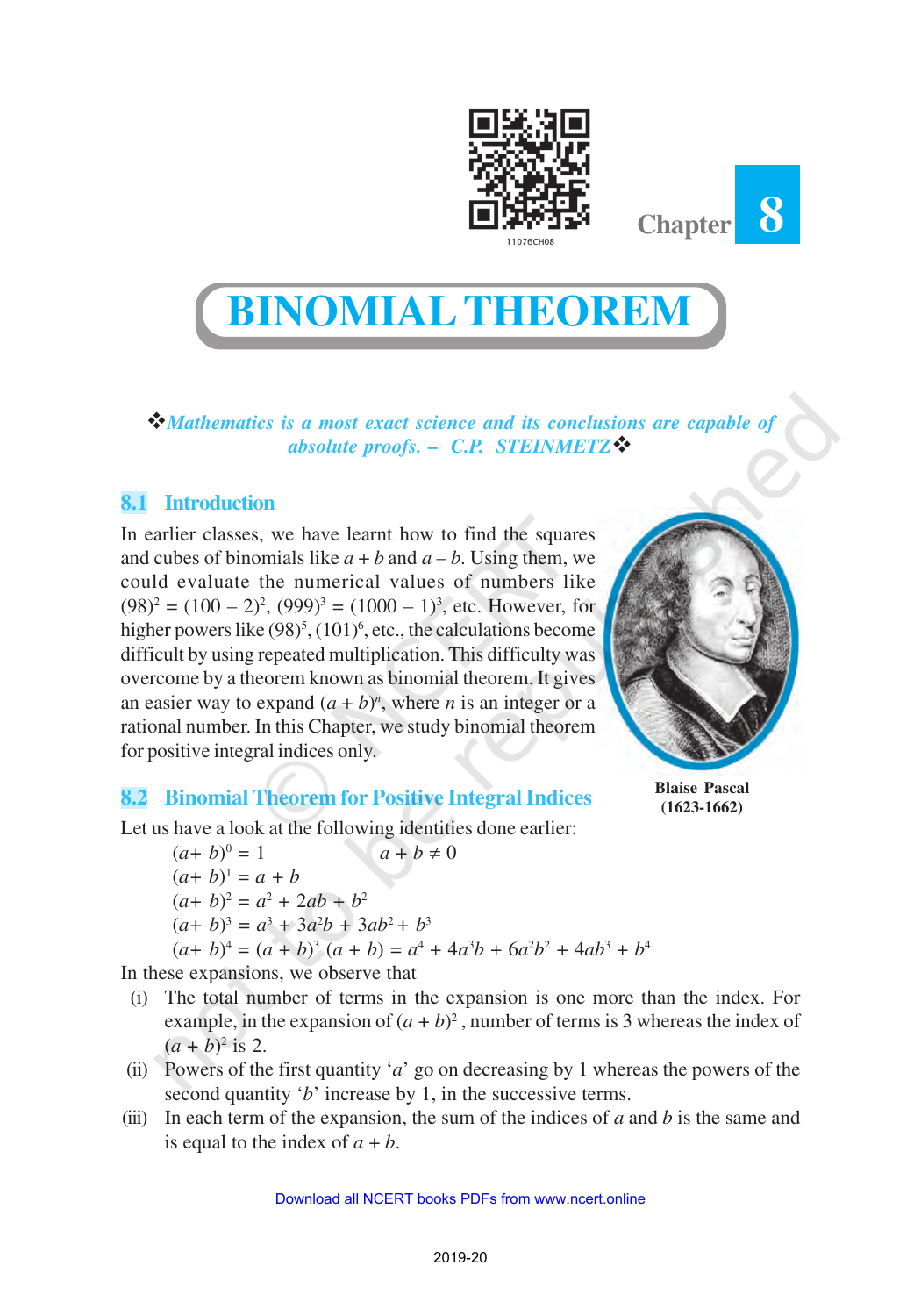We now arrange the coefficients in these expansions as follows (Fig 8.1):

| <b>Index</b>   |   | <b>Coefficients</b> |   |   |                |   |   |   |  |
|----------------|---|---------------------|---|---|----------------|---|---|---|--|
| 0              |   |                     |   |   |                |   |   |   |  |
| 1              |   |                     |   | 1 |                | 1 |   |   |  |
| 2              |   |                     | 1 |   | $\overline{2}$ |   | 1 |   |  |
| 3              |   | 1                   |   | 3 |                | 3 |   | 1 |  |
| 4              | 1 |                     |   |   | 6              |   |   |   |  |
| <b>Fig 8.1</b> |   |                     |   |   |                |   |   |   |  |

Do we observe any pattern in this table that will help us to write the next row? Yes we do. It can be seen that the addition of 1's in the row for index 1 gives rise to 2 in the row for index 2. The addition of 1, 2 and 2, 1 in the row for index 2, gives rise to 3 and 3 in the row for index 3 and so on. Also, 1 is present at the beginning and at the end of each row. This can be continued till any index of our interest.

We can extend the pattern given in Fig 8.2 by writing a few more rows.



### **Pascal's Triangle**

The structure given in Fig 8.2 looks like a triangle with 1 at the top vertex and running down the two slanting sides. This array of numbers is known as *Pascal's triangle*, after the name of French mathematician Blaise Pascal. It is also known as *Meru Prastara* by Pingla.

Expansions for the higher powers of a binomial are also possible by using Pascal's triangle. Let us expand  $(2x + 3y)^5$  by using Pascal's triangle. The row for index 5 is 1 5 10 10 5 1 Using this row and our observations (i), (ii) and (iii), we get  $(2x + 3y)^5 = (2x)^5 + 5(2x)^4 (3y) + 10(2x)^3 (3y)^2 + 10 (2x)^2 (3y)^3 + 5(2x)(3y)^4 + (3y)^5$  $= 32x^5 + 240x^4y + 720x^3y^2 + 1080x^2y^3 + 810xy^4 + 243y^5$ .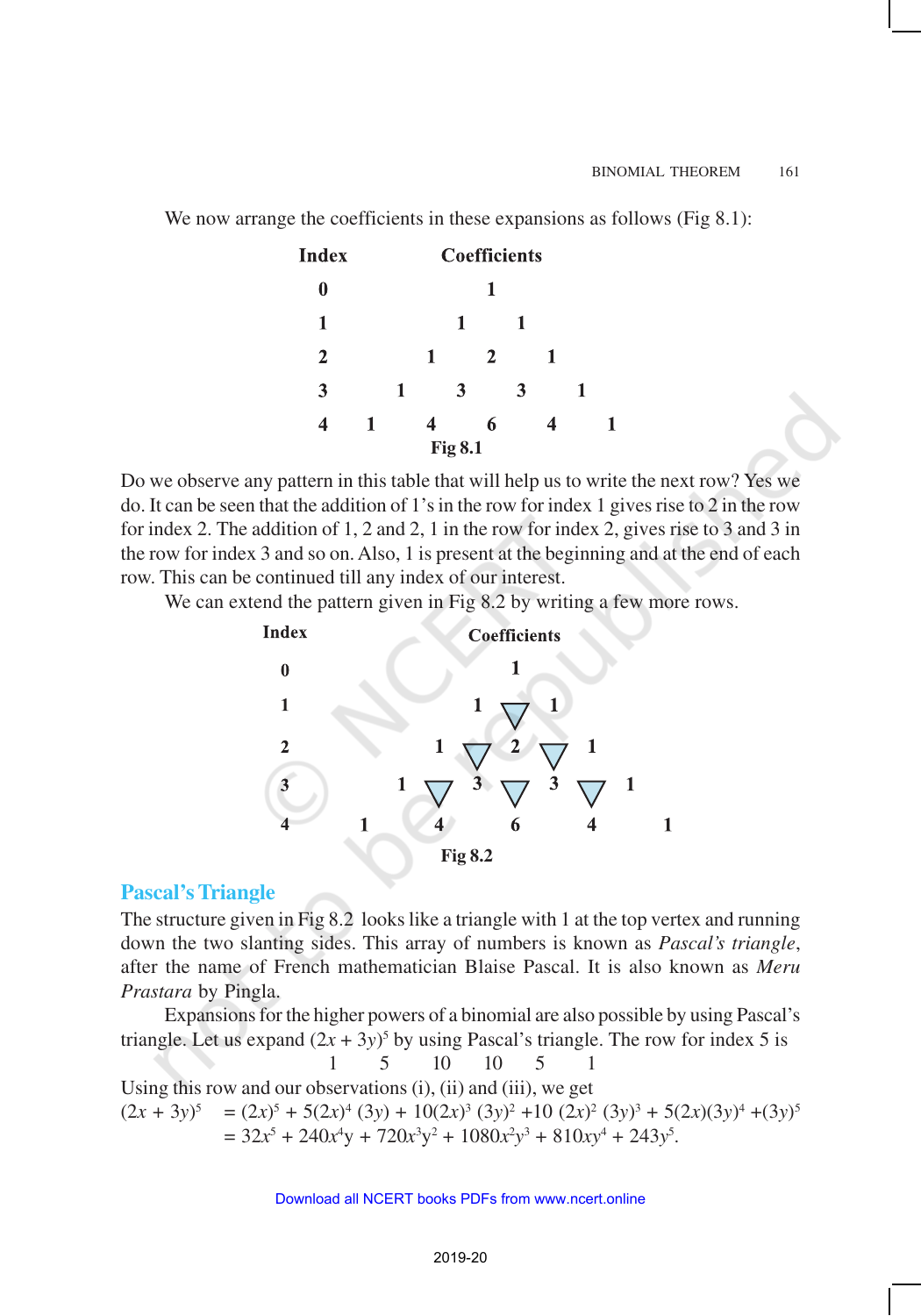Now, if we want to find the expansion of  $(2x + 3y)^{12}$ , we are first required to get the row for index 12. This can be done by writing all the rows of the Pascal's triangle till index 12. This is a slightly lengthy process. The process, as you observe, will become more difficult, if we need the expansions involving still larger powers.

We thus try to find a rule that will help us to find the expansion of the binomial for any power without writing all the rows of the Pascal's triangle, that come before the row of the desired index.

For this, we make use of the concept of combinations studied earlier to rewrite

the numbers in the Pascal's triangle. We know that  $C_r = \frac{n!}{r}$  $\frac{!(n-r)!}{n}$  $^nC_r$ *n*  $=\frac{n!}{r!(n-r)!}$ ,  $0 \le r \le n$  and *n* is a non-negative integer. Also,  $C_0 = 1 = C_n$ 

The Pascal's triangle can now be rewritten as (Fig 8.3)



**Fig 8.3 Pascal's triangle**

Observing this pattern, we can now write the row of the Pascal's triangle for any index without writing the earlier rows. For example, for the index 7 the row would be

 ${}^{7}C_{0}$   ${}^{7}C_{1}$   ${}^{7}C_{2}$   ${}^{7}C_{3}$   ${}^{7}C_{4}$   ${}^{7}C_{5}$   ${}^{7}C_{6}$   ${}^{7}C_{7}$ 

Thus, using this row and the observations (i), (ii) and (iii), we have

 $(a + b)^7 = {}^7C_0 a^7 + 7C_1 a^6 b + {}^7C_2 a^5 b^2 + {}^7C_3 a^4 b^3 + 7C_4 a^3 b^4 + {}^7C_5 a^2 b^5 + {}^7C_6 a b^6 + {}^7C_7 b^7$ 

An expansion of a binomial to any positive integral index say *n* can now be visualised using these observations. We are now in a position to write the expansion of a binomial to any positive integral index.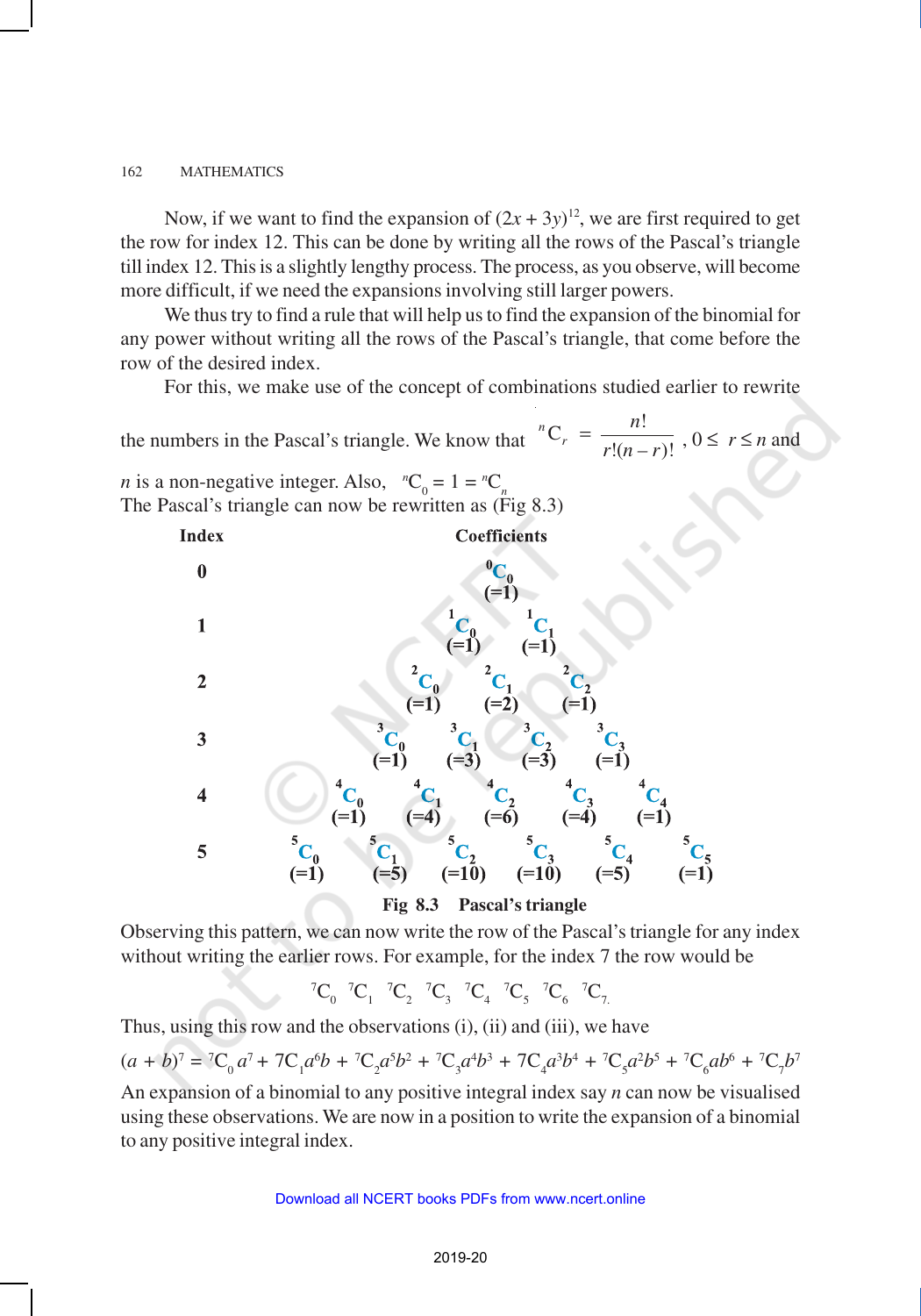**8.2.1** *Binomial theorem for any positive integer n*,

$$
(a + b)^n = {}^nC_0 a^n + {}^nC_1 a^{n-1} b + {}^nC_2 a^{n-2} b^2 + \dots + {}^nC_{n-1} a.b^{n-1} + {}^nC_n b^n
$$

**Proof** The proof is obtained by applying principle of mathematical induction.

Let the given statement be

P(n): 
$$
(a + b)^n = {}^nC_0 a^n + {}^nC_1 a^{n-1}b + {}^nC_2 a^{n-2}b^2 + ... + {}^nC_{n-1} a.b^{n-1} + {}^nC_n b^n
$$
  
For  $n = 1$ , we have  
P (1):  $(a + b)^1 = {}^1C_0 a^1 + {}^1C_1 b^1 = a + b$   
Thus, P (1) is true.  
Suppose P (*k*) is true for some positive integer *k*, i.e.

$$
(a+b)^k = {}^{k}C_0 a^k + {}^{k}C_1 a^{k-1} b + {}^{k}C_2 a^{k-2} b^2 + \dots + {}^{k}C_k b^k \qquad \qquad \dots (1)
$$

We shall prove that  $P(k + 1)$  is also true, i.e.,

$$
(a+b)^{k+1} = {}^{k+1}C_0 a^{k+1} + {}^{k+1}C_1 a^k b + {}^{k+1}C_2 a^{k-1} b^2 + \ldots + {}^{k+1}C_{k+1} b^{k+1}
$$

Now,  $(a + b)^{k+1} = (a + b) (a + b)^k$ 

$$
= (a + b) \left( {}^{k}C_{0} a^{k} + {}^{k}C_{1} a^{k-1} b + {}^{k}C_{2} a^{k-2} b^{2} + \dots + {}^{k}C_{k-1} ab^{k-1} + {}^{k}C_{k} b^{k} \right)
$$
  
[from (1)]

$$
= {}^{k}C_{0}a^{k+1} + {}^{k}C_{1}a^{k}b + {}^{k}C_{2}a^{k-1}b^{2} + ... + {}^{k}C_{k-1}a^{2}b^{k-1} + {}^{k}C_{k}ab^{k} + {}^{k}C_{0}a^{k}b
$$
  
+  ${}^{k}C_{1}a^{k-1}b^{2} + {}^{k}C_{2}a^{k-2}b^{3} + ... + {}^{k}C_{k-1}ab^{k} + {}^{k}C_{k}b^{k+1}$   
[by actual multiplication]  
=  ${}^{k}C_{0}a^{k+1} + ({}^{k}C_{1} + {}^{k}C_{0})a^{k}b + ({}^{k}C_{2} + {}^{k}C_{1})a^{k-1}b^{2} + ...$   
+  $({}^{k}C_{k} + {}^{k}C_{k-1})ab^{k} + {}^{k}C_{k}b^{k+1}$   
[grouping like terms]  
=  ${}^{k+1}C_{0}a^{k+1} + {}^{k+1}C_{1}a^{k}b + {}^{k+1}C_{2}a^{k-1}b^{2} + ... + {}^{k+1}C_{k}ab^{k} + {}^{k+1}C_{k+1}b^{k+1}$ 

(by using  ${}^{k+1}C_0 = 1$ ,  ${}^kC_r + {}^kC_{r-1} = {}^{k+1}C_r$  and  ${}^kC_k = 1 = {}^{k+1}C_{k+1}$ )

Thus, it has been proved that  $P(k + 1)$  is true whenever  $P(k)$  is true. Therefore, by principle of mathematical induction, P(*n*) is true for every positive integer *n*.

We illustrate this theorem by expanding  $(x + 2)^6$ :

$$
(x + 2)^6 = {}^6C_0 x^6 + {}^6C_1 x^5 \cdot 2 + {}^6C_2 x^4 2^2 + {}^6C_3 x^3 \cdot 2^3 + {}^6C_4 x^2 \cdot 2^4 + {}^6C_5 x \cdot 2^5 + {}^6C_6 \cdot 2^6
$$
  
=  $x^6 + 12x^5 + 60x^4 + 160x^3 + 240x^2 + 192x + 64$ 

Thus  $(x + 2)^6 = x^6 + 12x^5 + 60x^4 + 160x^3 + 240x^2 + 192x + 64$ .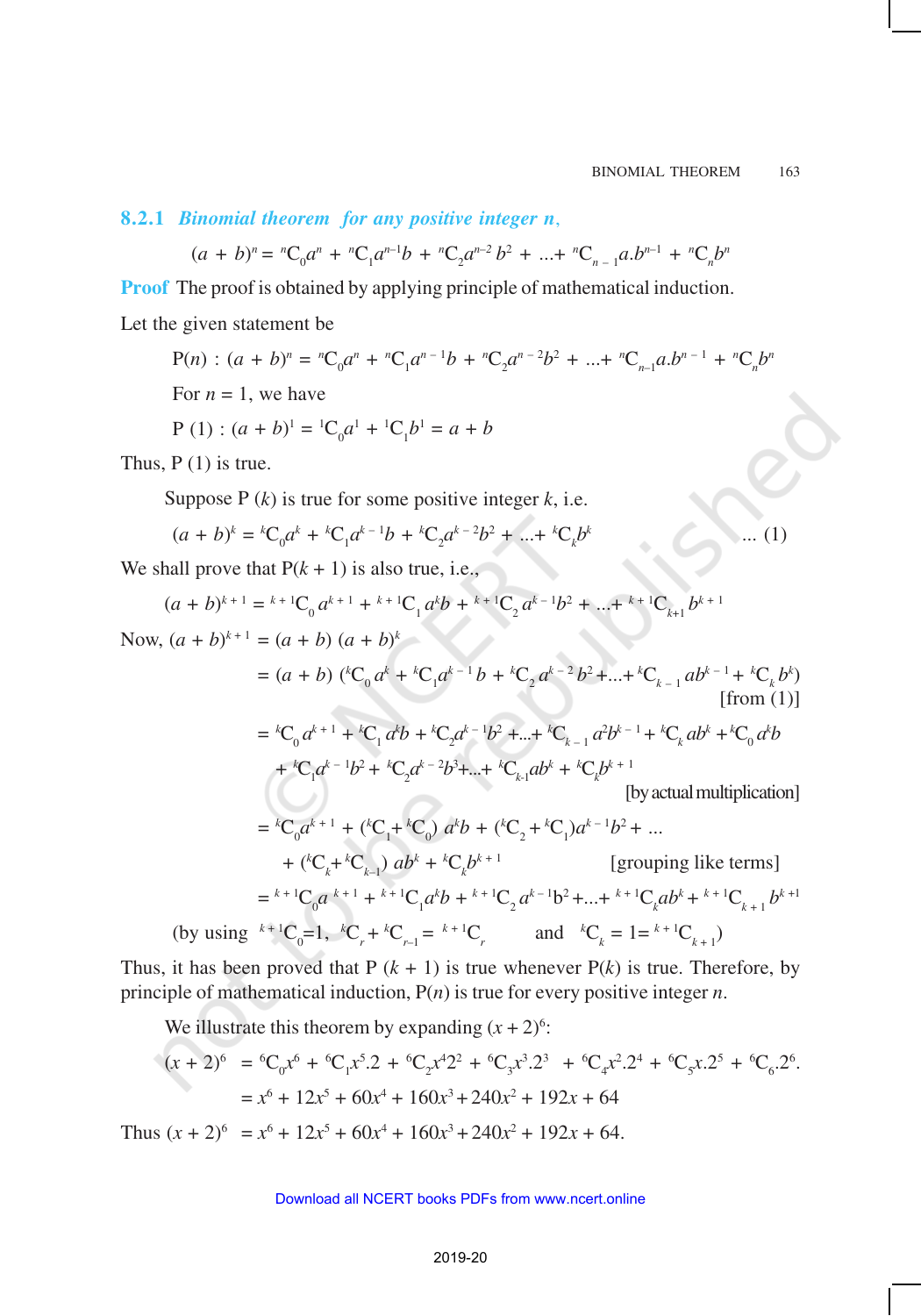### **Observations**

**1.** The notation  $\sum_{k=0}^{n} {^{n}C}_{k} a^{n-k}$ *k*  $n-k$ **L** *k*  $^{n}C_{k}$   $a^{n-k}b$  $\int_{0}^{n} \mathbf{C}_k a^{n-k} b^k$  stands for

 ${}^{n}C_{0}a^{n}b^{0} + {}^{n}C_{1}a^{n-1}b^{1} + ... + {}^{n}C_{r}a^{n-r}b^{r} + ... + {}^{n}C_{n}a^{n-n}b^{n}$ , where  $b^{0} = 1 = a^{n-n}$ . Hence the theorem can also be stated as

$$
(a+b)^n = \sum_{k=0}^n {n \choose k} a^{n-k} b^k.
$$

- **2.** The coefficients  ${}^nC_r$  occuring in the binomial theorem are known as binomial coefficients.
- **3.** There are  $(n+1)$  terms in the expansion of  $(a+b)^n$ , i.e., one more than the index.
- **4.** In the successive terms of the expansion the index of *a* goes on decreasing by unity. It is *n* in the first term,  $(n-1)$  in the second term, and so on ending with zero in the last term. At the same time the index of *b* increases by unity, starting with zero in the first term, 1 in the second and so on ending with  $n$  in the last term.
- **5.** In the expansion of  $(a+b)^n$ , the sum of the indices of *a* and *b* is  $n + 0 = n$  in the first term,  $(n - 1) + 1 = n$  in the second term and so on  $0 + n = n$  in the last term. Thus, it can be seen that the sum of the indices of *a* and *b* is *n* in every term of the expansion.

### **8.2.2** *Some special cases* In the expansion of  $(a + b)^n$ ,

(i) Taking  $a = x$  and  $b = -y$ , we obtain

$$
(x - y)^n = [x + (-y)]^n
$$
  
=  ${}^nC_0 x^n + {}^nC_1 x^{n-1}(-y) + {}^nC_2 x^{n-2}(-y)^2 + {}^nC_3 x^{n-3}(-y)^3 + \dots + {}^nC_n (-y)^n$   
=  ${}^nC_0 x^n - {}^nC_1 x^{n-1}y + {}^nC_2 x^{n-2}y^2 - {}^nC_3 x^{n-3}y^3 + \dots + (-1)^n {}^nC_n y^n$ 

Thus  $(x-y)^n = {}^nC_0 x^n - {}^nC_1 x^{n-1} y + {}^nC_2 x^{n-2} y^2 + ... + (-1)^n {}^nC_n y^n$ 

Using this, we have 
$$
(x-2y)^5 = {}^{5}C_0 x^5 - {}^{5}C_1 x^4 (2y) + {}^{5}C_2 x^3 (2y)^2 - {}^{5}C_3 x^2 (2y)^3 + {}^{5}C_4 x (2y)^4 - {}^{5}C_5 (2y)^5
$$

$$
= x^5 - 10x^4y + 40x^3y^2 - 80x^2y^3 + 80xy^4 - 32y^5.
$$

(ii) Taking  $a = 1$ ,  $b = x$ , we obtain

$$
(1+x)^n = {}^nC_0(1)^n + {}^nC_1(1)^{n-1}x + {}^nC_2(1)^{n-2}x^2 + \dots + {}^nC_n x^n
$$
  
=  ${}^nC_0 + {}^nC_1x + {}^nC_2x^2 + {}^nC_3x^3 + \dots + {}^nC_nx^n$ 

Thus  $(1 + x)^n = {}^nC_0 + {}^nC_1x + {}^nC_2x^2 + {}^nC_3x^3 + ... + {}^nC_nx^n$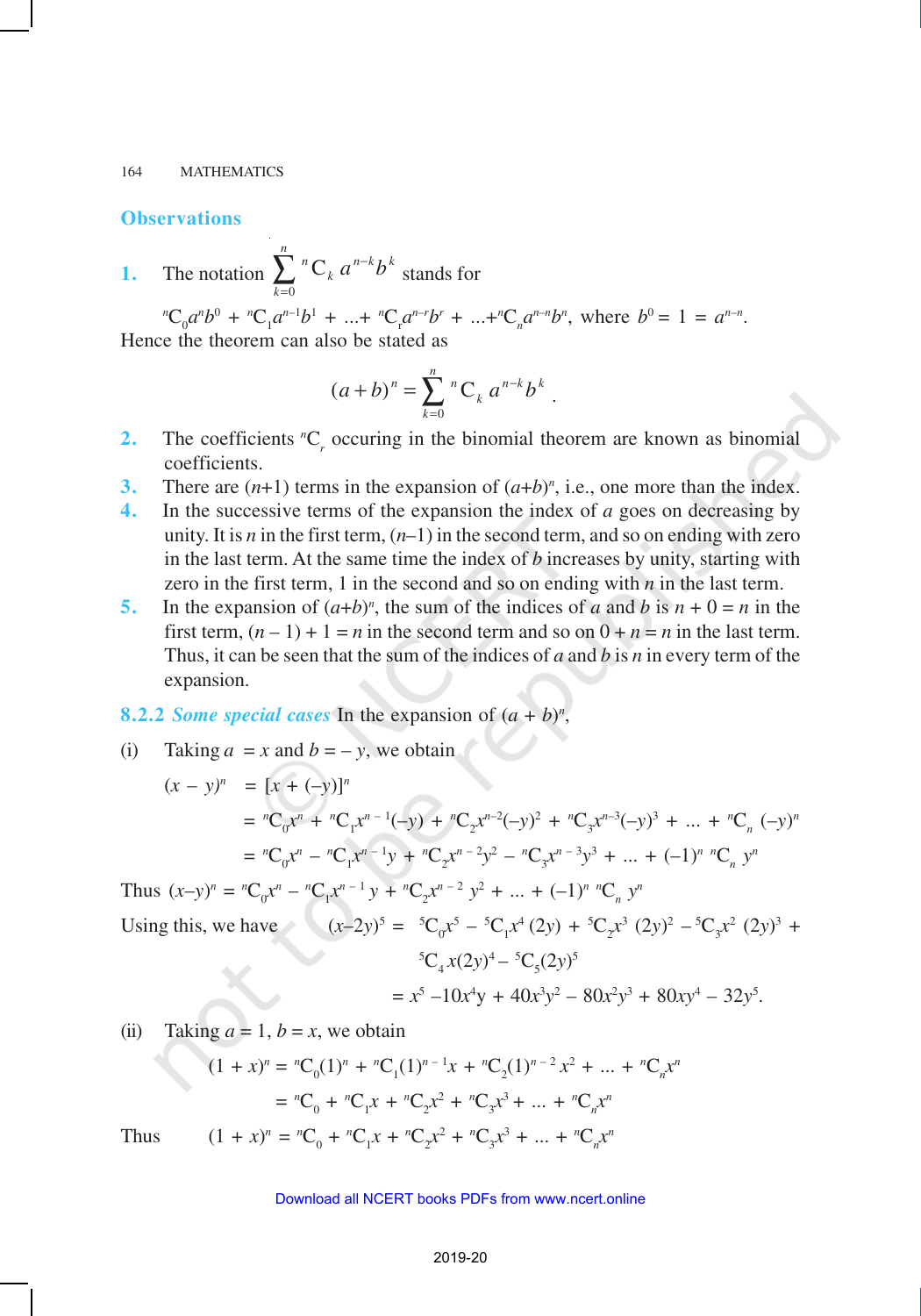In particular, for  $x = 1$ , we have

$$
2^{n} = {}^{n}C_{0} + {}^{n}C_{1} + {}^{n}C_{2} + \dots + {}^{n}C_{n}.
$$

(iii) Taking  $a = 1$ ,  $b = -x$ , we obtain

$$
(1-x)^n = {}^{n}C_0 - {}^{n}C_1x + {}^{n}C_2x^2 - \dots + (-1)^n {}^{n}C_nx^n
$$

In particular, for  $x = 1$ , we get

$$
0 = {}^{n}C_{0} - {}^{n}C_{1} + {}^{n}C_{2} - \dots + (-1)^{n} {}^{n}C_{n}
$$

**Example 1** Expand  $x^2 + \frac{3}{x^2}$ *x*  $\left(x^2+\frac{3}{x}\right)^7$ ,  $x \neq 0$ 

**Solution** By using binomial theorem, we have

$$
x^{2} + \frac{3}{x}^{4} = {}^{4}C_{0}(x^{2})^{4} + {}^{4}C_{1}(x^{2})^{3} \left(\frac{3}{x}\right) + {}^{4}C_{2}(x^{2})^{2} \left(\frac{3}{x}\right)^{2} + {}^{4}C_{3}(x^{2}) \left(\frac{3}{x}\right)^{3} + {}^{4}C_{4} \left(\frac{3}{x}\right)^{4}
$$

$$
= x^{8} + 4x^{6} \cdot \frac{3}{x} + 6x^{4} \cdot \frac{9}{x^{2}} + 4x^{2} \cdot \frac{27}{x^{3}} + \frac{81}{x^{4}}
$$

$$
= x^{8} + 12x^{5} + 54x^{2} + \frac{108}{x} + \frac{81}{x^{4}}.
$$

**Example 2** Compute (98)<sup>5</sup>.

**Solution** We express 98 as the sum or difference of two numbers whose powers are easier to calculate, and then use Binomial Theorem.

Write 98 = 100 - 2  
\nTherefore, 
$$
(98)^5 = (100 - 2)^5
$$
  
\n
$$
= {}^5C_0 (100)^5 - {}^5C_1 (100)^4.2 + {}^5C_2 (100)^3 2^2
$$
\n
$$
- {}^5C_3 (100)^2 (2)^3 + {}^5C_4 (100) (2)^4 - {}^5C_5 (2)^5
$$
\n
$$
= 10000000000 - 5 \times 1000000000 \times 2 + 10 \times 1000000 \times 4 - 10 \times 10000
$$
\n
$$
\times 8 + 5 \times 100 \times 16 - 32
$$

$$
= 10040008000 - 1000800032 = 9039207968.
$$

**Example 3** Which is larger  $(1.01)^{1000000}$  or 10,000?

**Solution** Splitting 1.01 and using binomial theorem to write the first few terms we have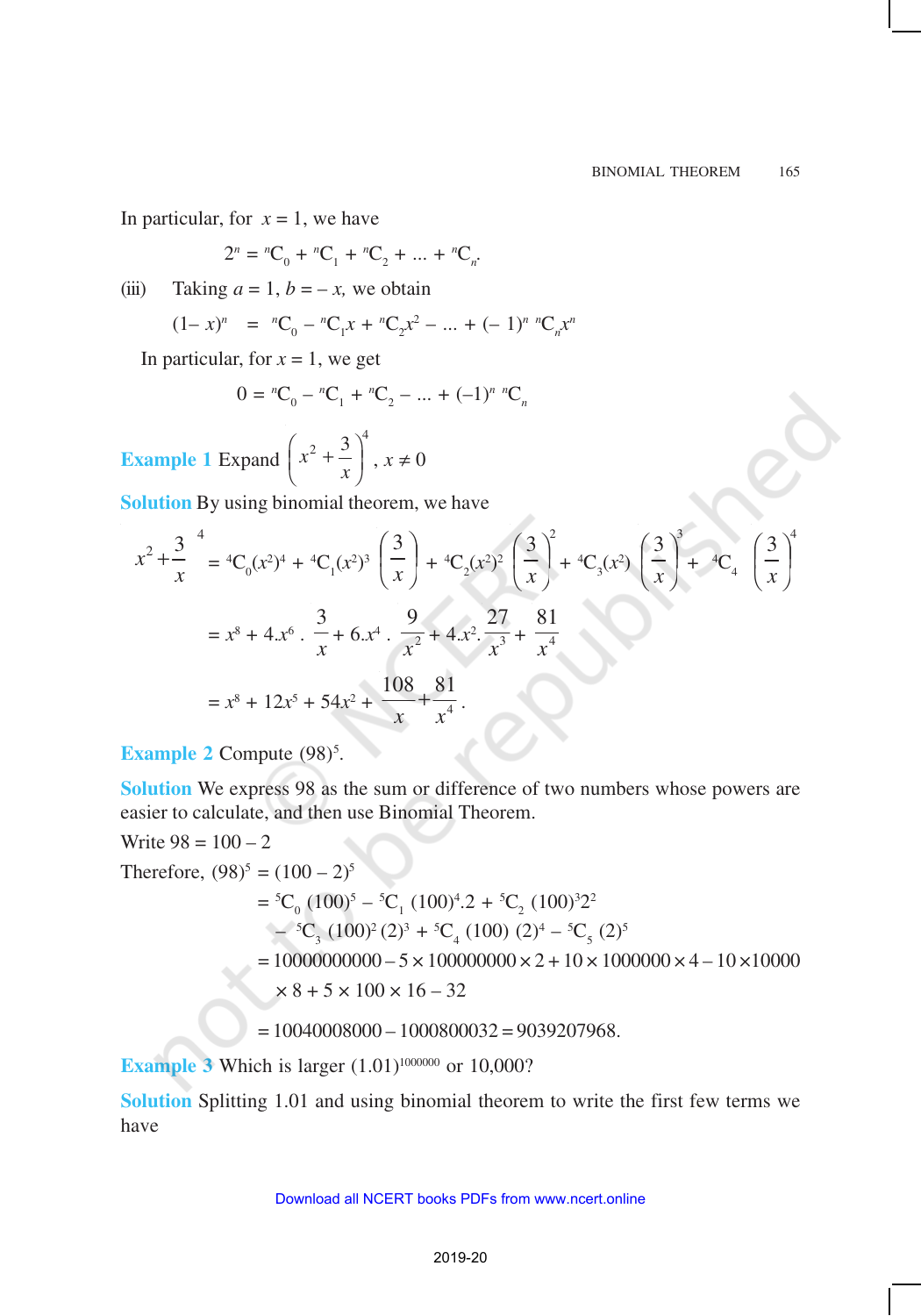$(1.01)^{1000000}$  =  $(1 + 0.01)^{1000000}$  $=$   $^{1000000}C_0$  +  $^{1000000}C_1(0.01)$  + other positive terms  $= 1 + 1000000 \times 0.01 +$  other positive terms  $= 1 + 10000 +$  other positive terms > 10000 Hence  $(1.01)^{1000000} > 10000$ 

**Example 4** Using binomial theorem, prove that  $6^n$ –5*n* always leaves remainder 1 when divided by 25.

**Solution** For two numbers *a* and *b* if we can find numbers *q* and *r* such that  $a = bq + r$ , then we say that *b* divides *a* with *q* as quotient and *r* as remainder. Thus, in order to show that  $6^n - 5n$  leaves remainder 1 when divided by 25, we prove that  $6^n - 5n = 25k + 1$ , where *k* is some natural number.

We have

$$
(1 + a)^n = {}^nC_0 + {}^nC_1a + {}^nC_2a^2 + \dots + {}^nC_n a^n
$$

For  $a = 5$ , we get

$$
(1 + 5)^n = {}^nC_0 + {}^nC_15 + {}^nC_25^2 + \dots + {}^nC_n5^n
$$

i.e. 
$$
(6)^n = 1 + 5n + 5^2 \cdot {}^{n}C_2 + 5^3 \cdot {}^{n}C_3 + \dots + 5^n
$$

i.e. 
$$
6^n - 5n = 1 + 5^2 ({}^nC_2 + {}^nC_3 + ... + 5^{n-2})
$$

or 
$$
6^n - 5n = 1 + 25
$$
  $({}^nC_2 + 5 \cdot {}^nC_3 + \dots + 5^{n-2})$ 

or 
$$
6^n - 5n = 25k+1
$$
 where  $k = {}^nC_2 + 5 {}^nC_3 + ... + 5^{n-2}$ .

This shows that when divided by  $25$ ,  $6<sup>n</sup> - 5n$  leaves remainder 1.

**EXERCISE 8.1**

Expand each of the expressions in Exercises 1 to 5.

1. 
$$
(1-2x)^5
$$
 2.  $\left(\frac{2}{x} - \frac{x}{2}\right)^5$  3.  $(2x-3)^6$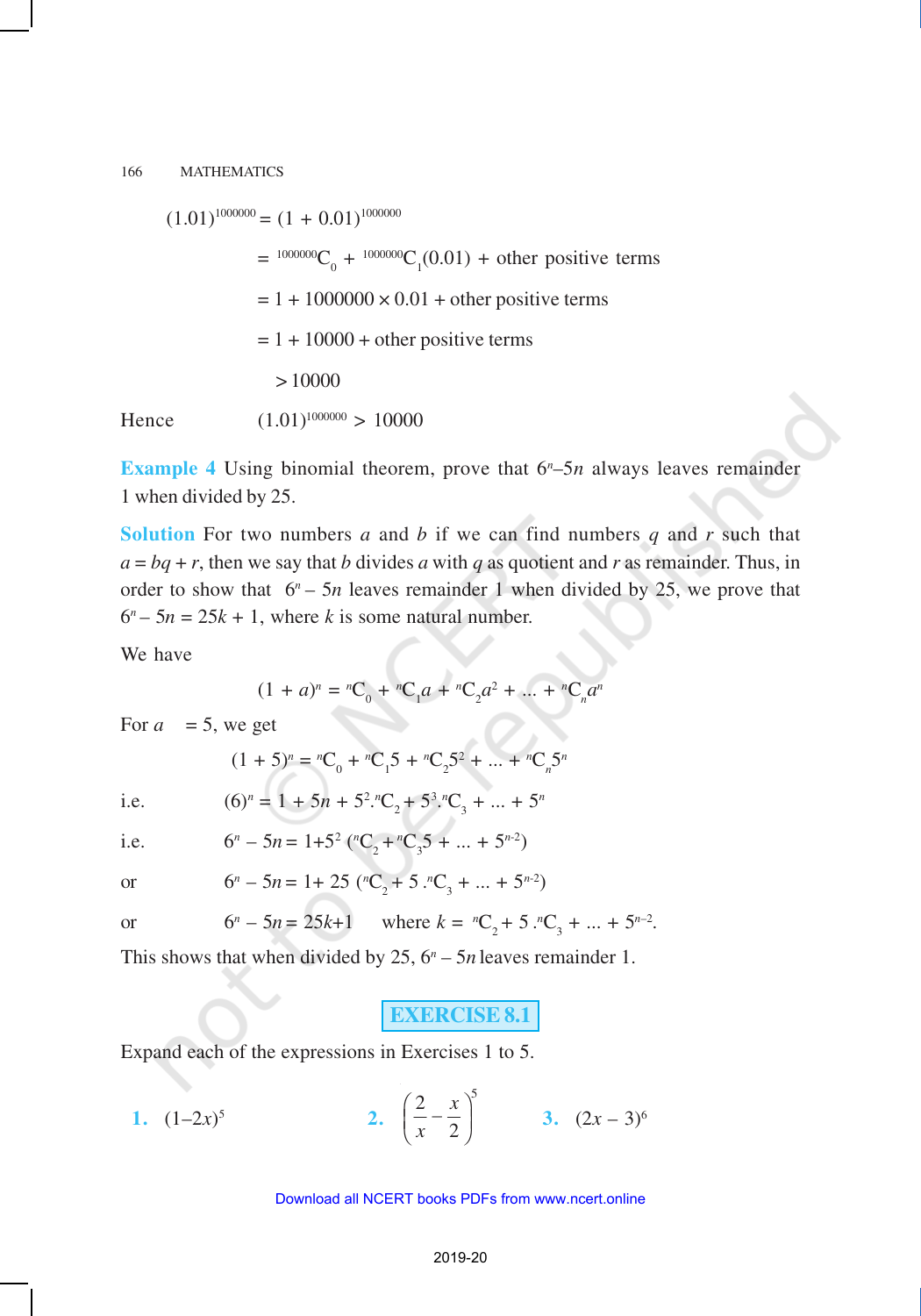4. 
$$
\left(\frac{x}{3} + \frac{1}{x}\right)^5
$$
 5.  $\left(x + \frac{1}{x}\right)^6$ 

Using binomial theorem, evaluate each of the following:

- **6.** (96)<sup>3</sup> **7.** (102)<sup>5</sup> **8.** (101)<sup>4</sup>
- **9.** (99)<sup>5</sup>
- **10.** Using Binomial Theorem, indicate which number is larger  $(1.1)^{10000}$  or 1000.
- **11.** Find  $(a + b)^4 (a b)^4$ . Hence, evaluate  $(\sqrt{3} + \sqrt{2})^4 (\sqrt{3} \sqrt{2})^4$ .
- **12.** Find  $(x + 1)^6 + (x 1)^6$ . Hence or otherwise evaluate  $(\sqrt{2} + 1)^6 + (\sqrt{2} 1)^6$ .
- **13.** Show that  $9^{n+1} 8n 9$  is divisible by 64, whenever *n* is a positive integer.
- **14.** Prove that  $\sum_{r=0}^{n} 3^{r} {}^{n}C_{r} =$ *r*  $\int$ <sup>*r*</sup>  $\int$ <sup>*n*</sup>**C**<sub>*r*</sub> = 4<sup>*n*</sup>  $\int_{0}^{1} 3^{r} {}^{n}C_{r} = 4^{n}$ .

# **8.3 General and Middle Terms**

- **1.** In the binomial expansion for  $(a + b)^n$ , we observe that the first term is  ${}^nC_0a^n$ , the second term is  ${}^nC_1a^{n-1}b$ , the third term is  ${}^nC_2a^{n-2}b^2$ , and so on. Looking at the pattern of the successive terms we can say that the  $(r + 1)$ <sup>th</sup> term is <sup>*n*</sup>C<sub>*r*</sub> $a^{n-r}b^r$ . The  $(r + 1)^{th}$  term is also called the *general term* of the expansion  $(a + b)^n$ . It is denoted by  $T_{r+1}$ . Thus  $T_{r+1} = {}^nC_r a^{n-r}b^r$ .
- **2.** Regarding the middle term in the expansion  $(a + b)^n$ , we have
	- (i) If *n* is even, then the number of terms in the expansion will be  $n + 1$ . Since

*n* is even so  $n + 1$  is odd. Therefore, the middle term is  $n+1+1$ <sup> $\big|^{th}$ </sup>  $\overline{1}$  $\left(\frac{n+1+1}{2}\right)$ l  $\left(n+1+\right)$ 2  $1 + 1$ , i.e.,

$$
\left(\frac{n}{2}+1\right)^{th}
$$
 term.

For example, in the expansion of  $(x + 2y)^8$ , the middle term is *th*  $\overline{1}$  $\left(\frac{8}{2}+1\right)$ l  $\frac{8}{2}+1$ 2 8 i.e.,  $5<sup>th</sup>$  term.

(ii) If *n* is odd, then  $n + 1$  is even, so there will be two middle terms in the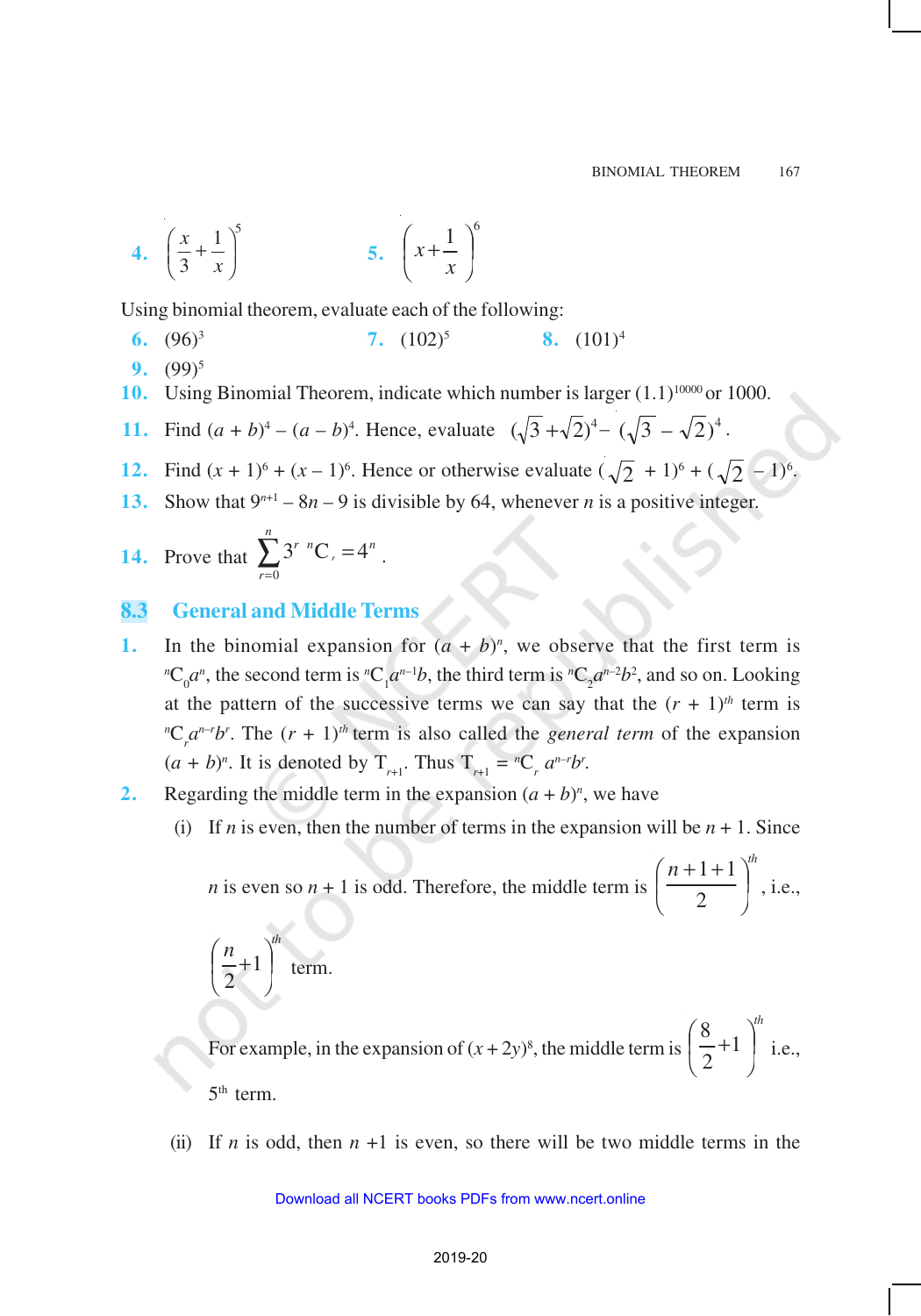expansion, namely, 
$$
\left(\frac{n+1}{2}\right)^{th}
$$
 term and  $\left(\frac{n+1}{2}+1\right)^{th}$  term. So in the expansion  
 $(2x - y)^7$ , the middle terms are  $\left(\frac{7+1}{2}\right)^{th}$ , i.e.,  $4^{th}$  and  $\left(\frac{7+1}{2}+1\right)^{th}$ , i.e.,  $5^{th}$  term.

**3.** In the expansion of *n x x*  $1)^2$   $\overline{1}$  $\left(x+\frac{1}{x}\right)$ l  $\left(x + \frac{1}{x}\right)^{2n}$ , where  $x \neq 0$ , the middle term is  $n+1+1$ <sup>th</sup>  $\overline{1}$  $\left(\frac{2n+1+1}{2}\right)$ l  $\left(2n+1+\right)$ 2  $2n+1+1$ , i.e.,  $(n + 1)$ <sup>th</sup> term, as  $2n$  is even.

It is given by 
$$
{}^{2n}C_n x^n \left(\frac{1}{x}\right)^n = {}^{2n}C_n
$$
 (constant).

This term is called the *term independent* of *x* or the constant term.

**Example 5** Find *a* if the 17<sup>th</sup> and 18<sup>th</sup> terms of the expansion  $(2 + a)^{50}$  are equal. **Solution** The  $(r + 1)^{th}$  term of the expansion  $(x + y)^{n}$  is given by  $T_{r+1} = {}^{n}C_{r}x^{n-r}y^{r}$ . For the 17<sup>th</sup> term, we have,  $r + 1 = 17$ , i.e.,  $r = 16$ 

Therefore,  $T_{17} = T_{16+1} = {}^{50}C_{16} (2)^{50-16} a^{16}$  $= {}^{50}C_{16} 2^{34} a^{16}$ 

Similarly,  $T_{18} = {}^{50}C_{17} 2^{33} a^{17}$ 

Given that  $T_{17} = T_{18}$ 

So  ${}^{50}C_{16}$  (2)<sup>34</sup>  $a^{16} = {}^{50}C_{17}$  (2)<sup>33</sup>  $a^{17}$ 

Therefore

$$
\frac{{}^{50}C_{16} \cdot 2^{34}}{{}^{50}C_{17} \cdot 2^{33}} = \frac{a^{17}}{a^{16}}
$$

i.e., 
$$
a = \frac{{}^{50}C_{16} \times 2}{{}^{50}C_{17}} = \frac{50!}{16!34!} \times \frac{17! \times 33!}{50!} \times 2 = 1
$$

**Example 6** Show that the middle term in the expansion of  $(1+x)^{2n}$  is  $1.3.5...(2n-1)$ ! *. . ... n n* −  $2n x<sup>n</sup>$ , where *n* is a positive integer.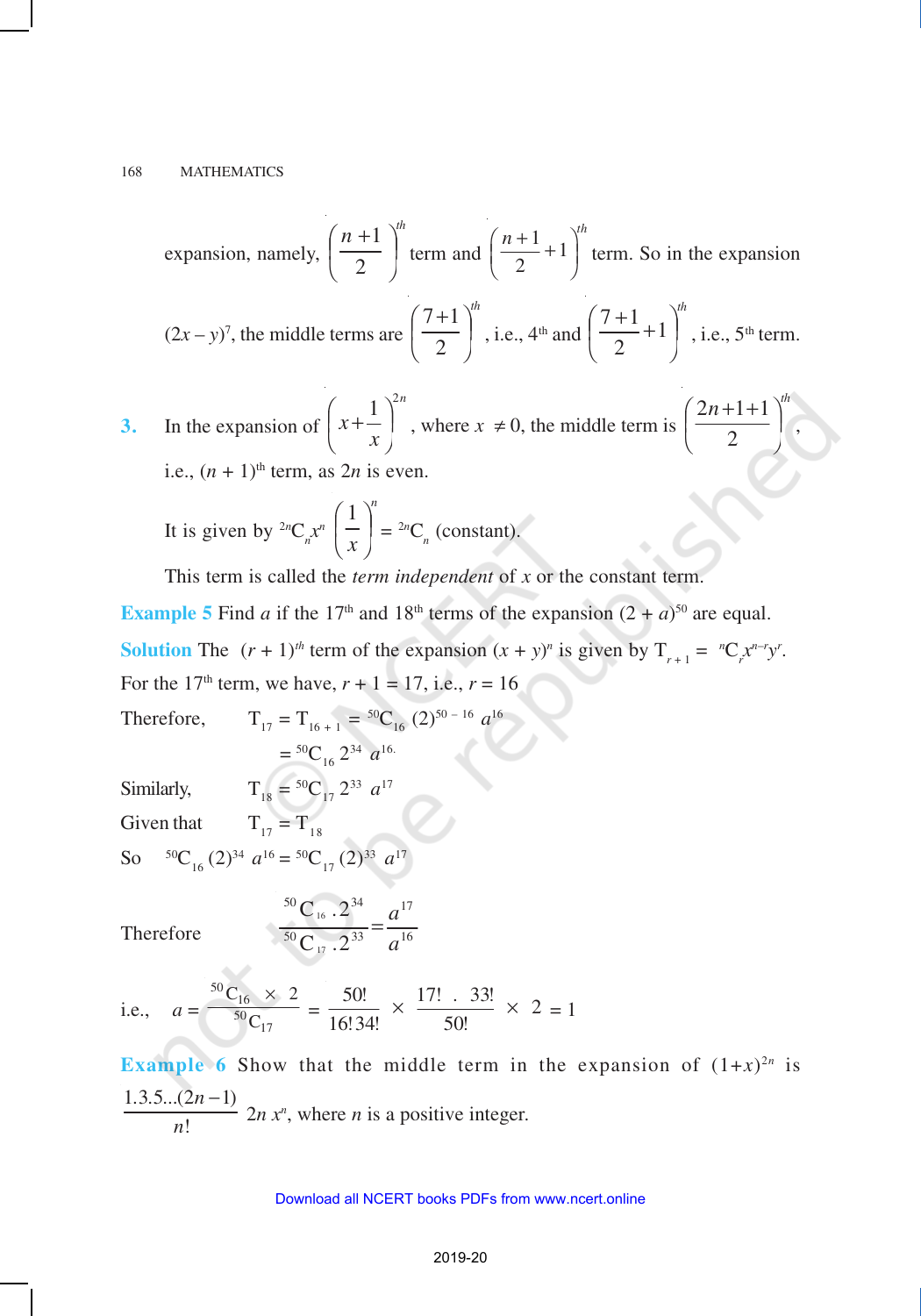**Solution** As  $2n$  is even, the middle term of the expansion  $(1 + x)^{2n}$  is  $\left(\frac{2n}{2}+1\right)^{th}$ 2  $\left(\frac{2n}{2}+1\right)^{n}$ i.e.,  $(n + 1)$ <sup>th</sup> term which is given by,

$$
T_{n+1} = {}^{2n}C_n(1)^{2n-n}(x)^n = {}^{2n}C_n x^n = \frac{(2n)!}{n! n!} x^n
$$

$$
= \frac{2n(2n-1)(2n-2)...4.3.2.1}{n! n!}
$$

$$
= \frac{1.2.3.4...(2n-2)(2n-1)(2n)}{n! n!} x^{n}
$$

$$
= \frac{[1.3.5...(2n-1)][2.4.6...(2n)]}{n!n!} x^{n}
$$

$$
= \frac{[1.3.5...(2n-1)]2^{n}[1.2.3...n]}{n!n!}x^{n}
$$

$$
= \frac{[1.3.5...(2n-1)] n!}{n! n!} 2^n. x^n
$$

$$
=\frac{1.3.5...(2n-1)}{n!}2^n x^n
$$

**Example 7** Find the coefficient of  $x^6y^3$  in the expansion of  $(x + 2y)^9$ .

**Solution** Suppose  $x^6y^3$  occurs in the  $(r + 1)$ <sup>th</sup> term of the expansion  $(x + 2y)^9$ . Now  $T_{r+1} = {}^{9}C_r x^{9-r} (2y)^r = {}^{9}C_r 2^r x^{9-r} y^r$ . Comparing the indices of *x* as well as *y* in  $x^6y^3$  and in  $T_{r+1}$ , we get  $r = 3$ .

Thus, the coefficient of  $x^6y^3$  is

$$
^{9}C_{3} 2^{3} = \frac{9!}{3!6!} 2^{3} = \frac{9.8.7}{3.2} 2^{3} = 672.
$$

**Example 8** The second, third and fourth terms in the binomial expansion  $(x + a)^n$  are 240, 720 and 1080, respectively. Find *x*, *a* and *n*.

**Solution** Given that second term  $T_2 = 240$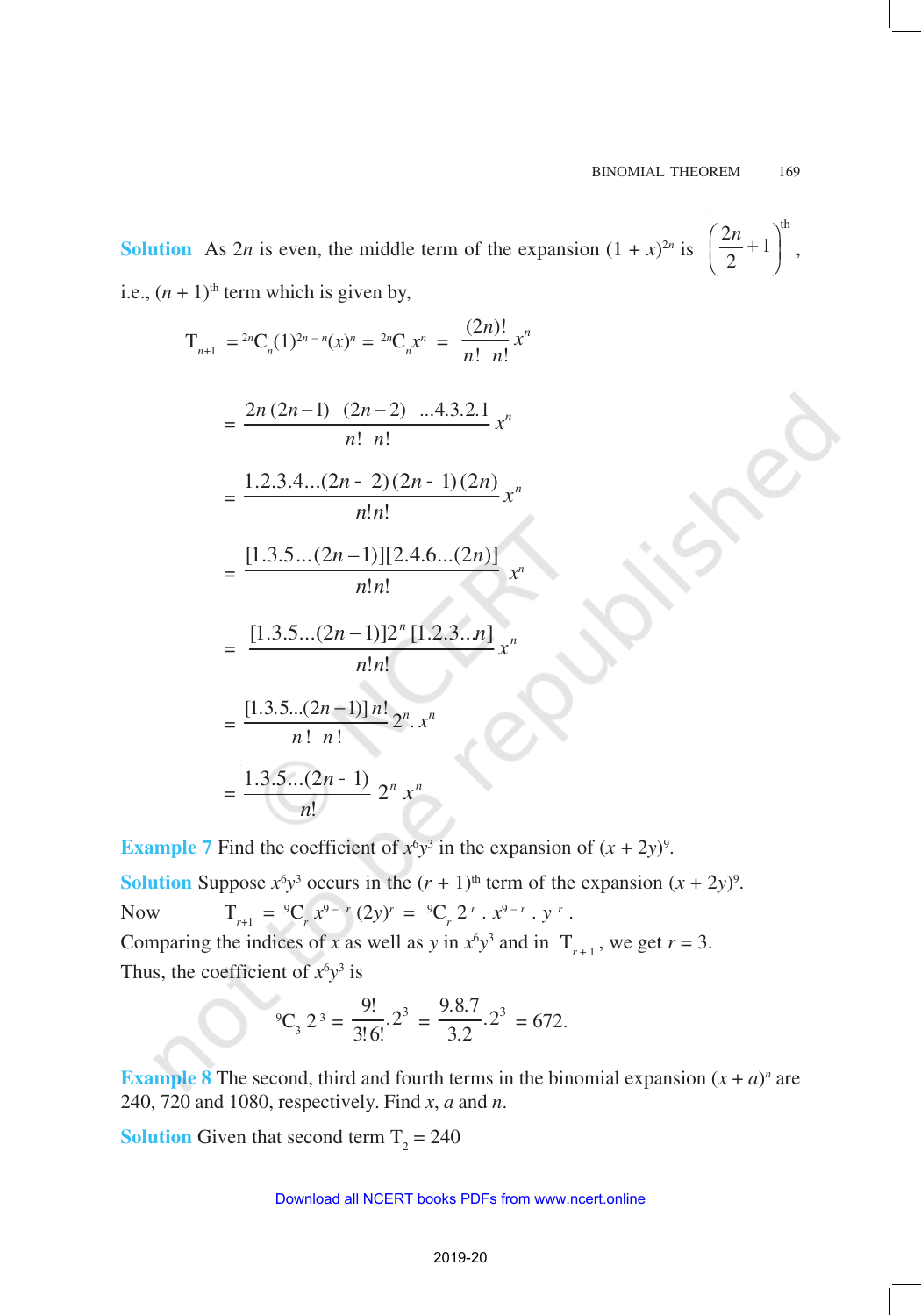| We have                                              | $T_2 = {}^nC_1 x^{n-1}$ . a        |             |
|------------------------------------------------------|------------------------------------|-------------|
| S <sub>o</sub>                                       | ${}^{n}C_{1}x^{n-1}$ . $a = 240$   | $\dots(1)$  |
| Similarly                                            | ${}^nC_{\gamma} x^{n-2} a^2 = 720$ | $\dots (2)$ |
| and                                                  | ${}^{n}C_{2}x^{n-3} a^{3} = 1080$  | $\dots (3)$ |
| $\sim \cdot$ $\cdot$ $\cdot$<br>$\sim$ $\sim$ $\sim$ |                                    |             |

Dividing (2) by (1), we get

or 
$$
\frac{{}^{n}C_{2}x^{n-2}a^{2}}{{}^{n}C_{1}x^{n-1}a} = \frac{720}{240}
$$
 i.e.,  $\frac{(n-1)!}{(n-2)!} \cdot \frac{a}{x} = 6$   
or 
$$
\frac{a}{x} = \frac{6}{(n-1)}
$$
 ... (4)

... (5)

Dividing  $(3)$  by  $(2)$ , we have

$$
\frac{a}{x} = \frac{9}{2(n-2)}
$$

From (4) and (5),

$$
\frac{6}{n-1} = \frac{9}{2(n-2)}
$$
 Thus,  $n = 5$ 

Hence, from (1),  $5x^4a = 240$ , and from (4),  $\frac{-2}{x} = \frac{1}{2}$ 3 = *x a*

Solving these equations for *a* and *x*, we get  $x = 2$  and  $a = 3$ .

**Example 9** The coefficients of three consecutive terms in the expansion of  $(1 + a)^n$ are in the ratio1: 7 : 42. Find *n*.

**Solution** Suppose the three consecutive terms in the expansion of  $(1 + a)^n$  are  $(r-1)$ <sup>th</sup>,  $r$ <sup>th</sup> and  $(r+1)$ <sup>th</sup> terms.

The  $(r-1)$ <sup>th</sup> term is  ${}^nC_{r-2}a^{r-2}$ , and its coefficient is  ${}^nC_{r-2}$ . Similarly, the coefficients of  $r<sup>th</sup>$  and  $(r + 1)<sup>th</sup>$  terms are  $<sup>n</sup>C<sub>r-1</sub>$  and  $<sup>n</sup>C<sub>r</sub>$ , respectively.</sup></sup>

Since the coefficients are in the ratio  $1:7:42$ , so we have,

$$
\frac{{}^{n}C_{r-2}}{{}^{n}C_{r-1}} = \frac{1}{7}, \text{ i.e., } n - 8r + 9 = 0 \tag{1}
$$

and

$$
\frac{{}^{n}C_{r-1}}{{}^{n}C_{r}} = \frac{7}{42}
$$
, i.e.,  $n - 7r + 1 = 0$  ... (2)

Solving equations(1) and (2), we get,  $n = 55$ .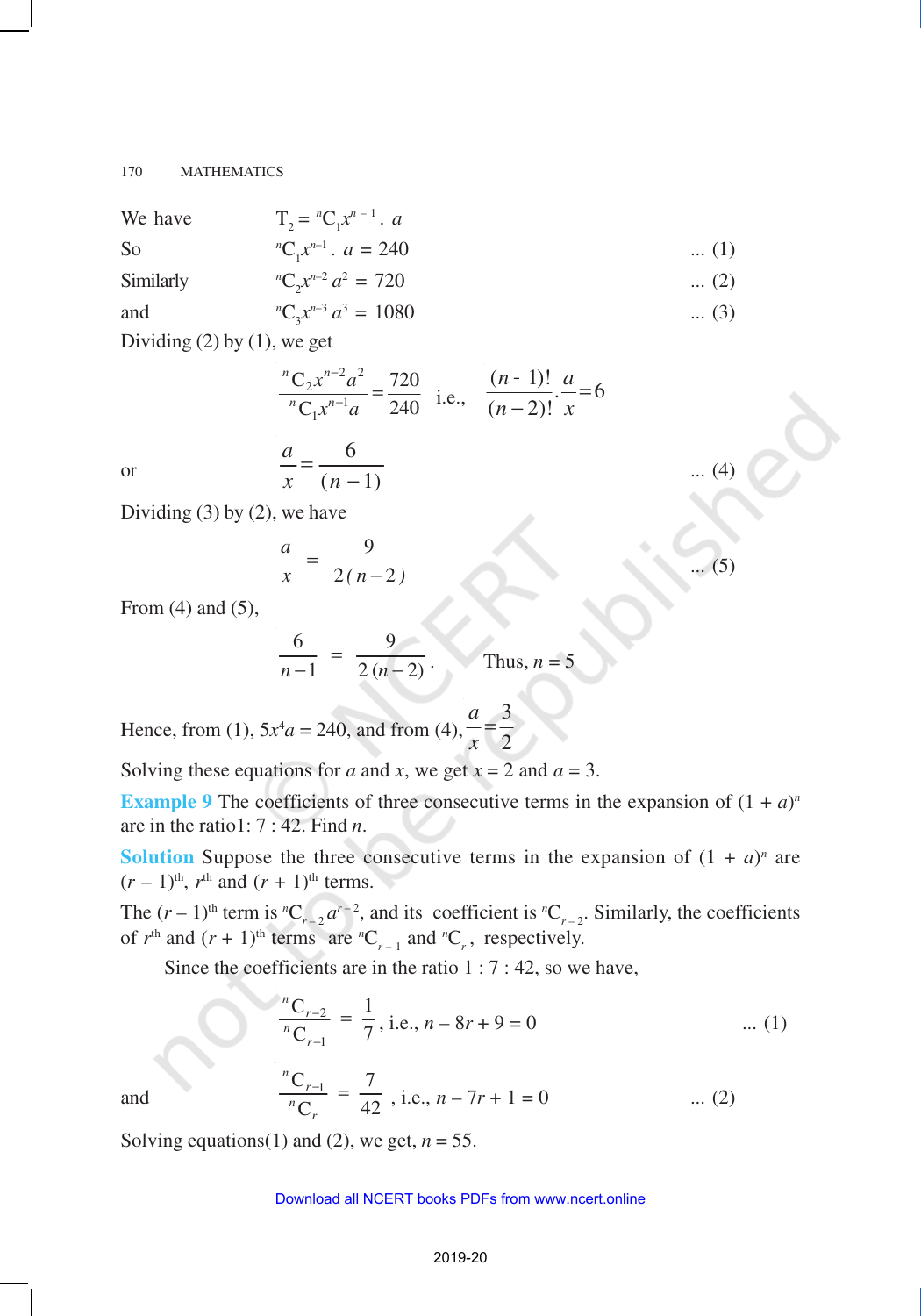**EXERCISE 8.2**

Find the coefficient of

**1.**  $x^5$  in  $(x + 3)^8$  **2.** *a*  $5b^7$  in  $(a-2b)^{12}$ .

Write the general term in the expansion of

- **3.**  $(x^2 y)$ 6 **4.**  $(x^2 - yx)^{12}, x \neq 0.$
- **5.** Find the 4<sup>th</sup> term in the expansion of  $(x 2y)^{12}$ .
- **6.** Find the 13<sup>th</sup> term in the expansion of  $9x - \frac{1}{2}$ <sup>18</sup> 3 *x x*  $\left(9x-\frac{1}{3\sqrt{x}}\right)^{10}, x \neq 0.$

Find the middle terms in the expansions of

- **7.**  $3^7$  $3-\frac{x}{6}$  $\overline{1}$  $\lambda$  $\overline{\phantom{a}}$ l  $\int 3 - \frac{x}{x}$ **8.** 10 9 3  $\left(\frac{x}{3} + 9y\right)^{10}$ .
- **9.** In the expansion of  $(1 + a)^{m+n}$ , prove that coefficients of  $a^m$  and  $a^n$  are equal.
- **10.** The coefficients of the  $(r-1)^{\text{th}}$ ,  $r^{\text{th}}$  and  $(r+1)^{\text{th}}$  terms in the expansion of  $(x+1)^n$ are in the ratio 1 : 3 : 5. Find *n* and *r*.
- **11.** Prove that the coefficient of  $x^n$  in the expansion of  $(1 + x)^{2n}$  is twice the coefficient of  $x^n$  in the expansion of  $(1 + x)^{2n-1}$ .
- 12. Find a positive value of *m* for which the coefficient of  $x^2$  in the expansion  $(1 + x)^m$  is 6.

## *Miscellaneous Examples*

**Example 10** Find the term independent of *x* in the expansion of  $3_{r^2}$  1  $\big)^6$ 2 3 *x x*  $\left(\frac{3}{2}x^2 - \frac{1}{3x}\right)^6$ .

**Solution** We have 
$$
T_{r+1} = {^6C_r} \left(\frac{3}{2}x^2\right)^{6-r} \left(-\frac{1}{3x}\right)^r
$$

$$
= {}^{6}C_{r} \left(\frac{3}{2}\right)^{6-r} \left(x^{2}\right)^{6-r} \left(-1\right)^{r} \left(\frac{1}{x}\right)^{r} \left(\frac{1}{3^{r}}\right)
$$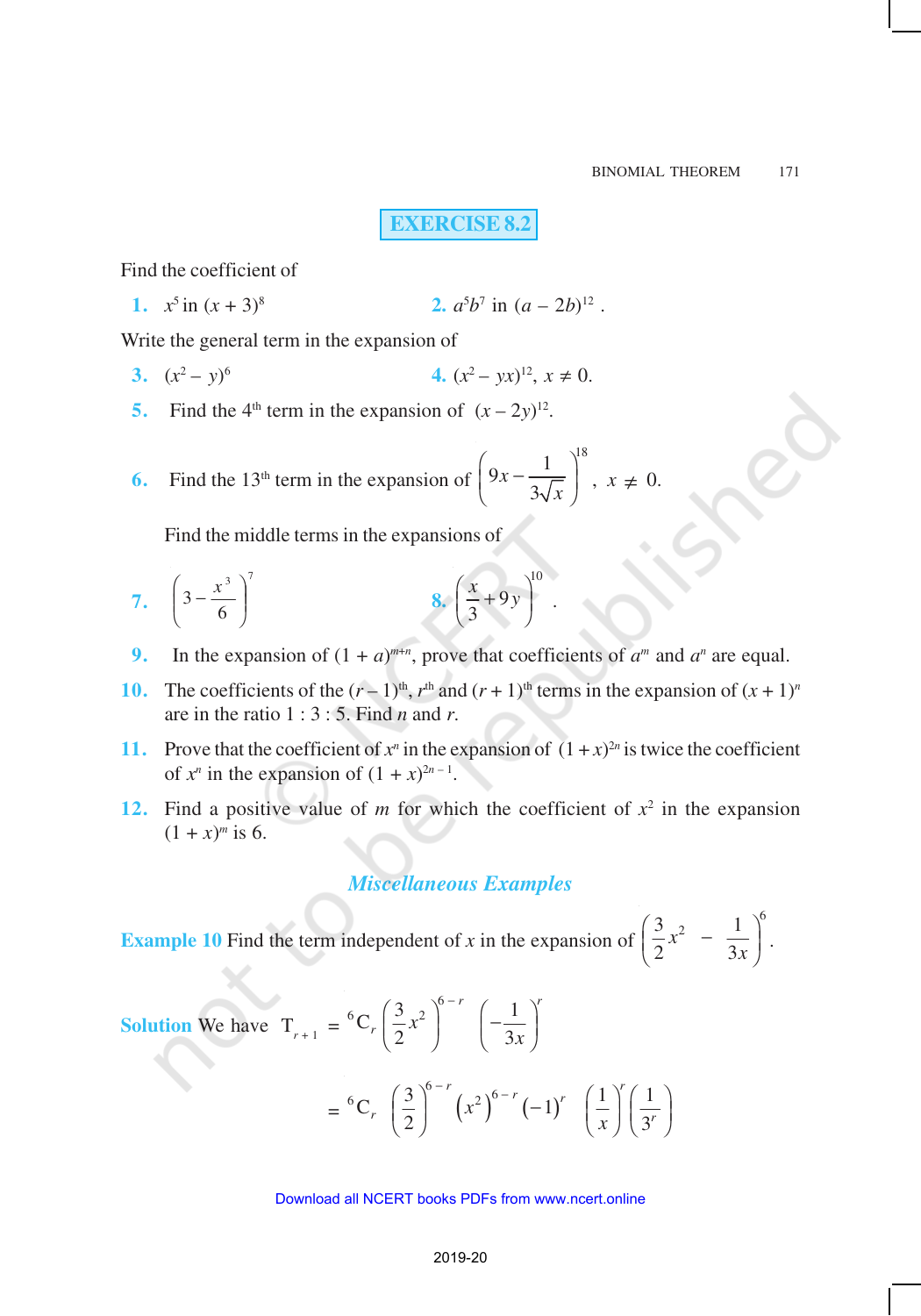$$
= (-1)^{r-6} C_r \frac{(3)^{6-2r}}{(2)^{6-r}} x^{12-3r}
$$

The term will be independent of *x* if the index of *x* is zero, i.e.,  $12 - 3r = 0$ . Thus,  $r = 4$ 

Hence 5<sup>th</sup> term is independent of *x* and is given by  $(-1)^{4} {}^{6}C_{4} \frac{1}{(2)^{6-4}} = \frac{1}{12}$ 5  $(2)$  $(3)$  $6 - 4$  $6 - 8$  $\frac{1}{-4}$ − .

**Example 11** If the coefficients of  $a^{r-1}$ ,  $a^r$  and  $a^{r+1}$  in the expansion of  $(1 + a)^n$  are in arithmetic progression, prove that  $n^2 - n(4r + 1) + 4r^2 - 2 = 0$ .

**Solution** The  $(r + 1)$ <sup>th</sup> term in the expansion is  ${}^nC_r a^r$ . Thus it can be seen that *a*<sup>*r*</sup> occurs in the  $(r + 1)$ <sup>th</sup> term, and its coefficient is <sup>*n*</sup>C<sub>*r*</sub>. Hence the coefficients of  $a^{r-1}$ ,  $a^r$  and  $a^{r+1}$  are <sup>*n*</sup>C<sub>*r*-1</sub></sub>, *<sup>n</sup>*C<sub>*r*</sub> and <sup>*n*</sup>C<sub>*r*+1</sub>, respectively. Since these coefficients are in arithmetic progression, so we have,  ${}^nC_{r-1}$  +  ${}^nC_{r+1}$  = 2. ${}^nC_r$ . This gives

$$
\frac{n!}{(r-1)!(n-r+1)!} + \frac{n!}{(r+1)!(n-r-1)!} = 2 \times \frac{n!}{r!(n-r)!}
$$
  
i.e. 
$$
\frac{1}{(r-1)!(n-r+1)(n-r)(n-r-1)!} + \frac{1}{(r+1)(r)(r-1)!(n-r-1)!}
$$

$$
= 2 \times \frac{1}{r(r-1)!(n-r)(n-r-1)!}
$$
  
or 
$$
\frac{1}{(r-1)!(n-r-1)!} \left[ \frac{1}{(n-r)(n-r+1)} + \frac{1}{(r+1) (r)} \right]
$$
  
i.e. 
$$
\frac{1}{(n-r+1)!(n-r)} + \frac{1}{r(r+1)} = \frac{2}{r(n-r)},
$$
  
or 
$$
\frac{r(r+1)+(n-r)(n-r+1)}{(n-r)(n-r+1)r(r+1)} = \frac{2}{r(n-r)}
$$
  
or 
$$
r(r+1) + (n-r) (n-r+1) = 2 (r+1) (n-r+1)
$$

$$
r^2 + r + n^2 - nr + n - nr + r^2 - r = 2(nr - r^2 + r + n - r + 1)
$$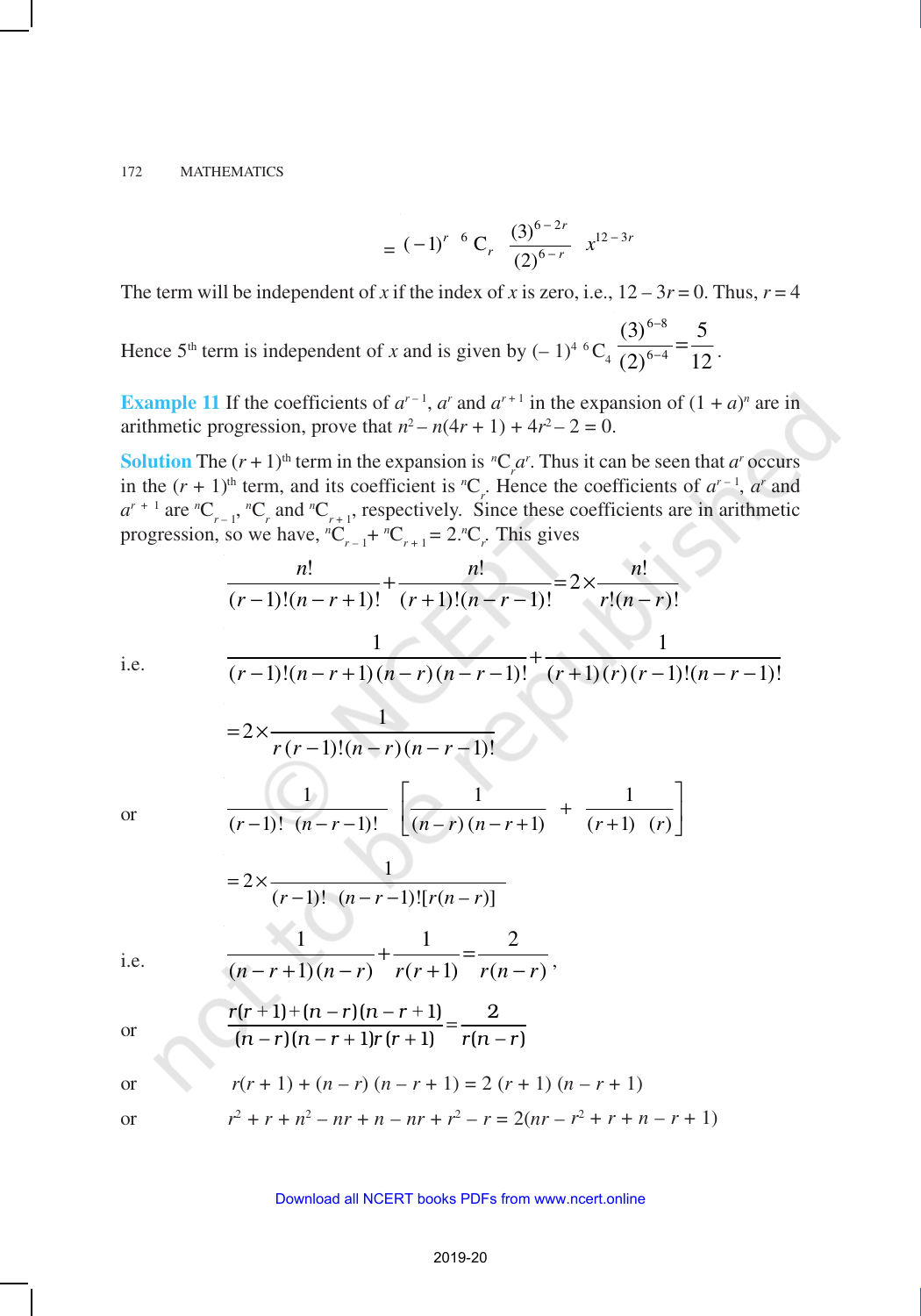or *n*  $x^2 - 4nr - n + 4r^2 - 2 = 0$ i.e., *n*  $x^2 - n(4r + 1) + 4r^2 - 2 = 0$ 

**Example 12** Show that the coefficient of the middle term in the expansion of  $(1 + x)^{2n}$  is equal to the sum of the coefficients of two middle terms in the expansion of  $(1 + x)^{2n-1}$ .

**Solution** As  $2n$  is even so the expansion  $(1 + x)^{2n}$  has only one middle term which is

$$
\left(\frac{2n}{2} + 1\right)^{\text{th}}
$$
 i.e.,  $(n + 1)^{\text{th}}$  term.

The  $(n + 1)$ <sup>th</sup> term is <sup>2*n*</sup>C<sub>*n*</sub><sup>*n*</sup>. The coefficient of  $x^n$  is <sup>2*n*</sup>C<sub>*n*</sub> Similarly,  $(2n - 1)$  being odd, the other expansion has two middle terms,

 $2n - 1 + 1$ <sup>th</sup>  $\left(\frac{2n-1+1}{2}\right)^{\text{th}}$  and  $\left(\frac{2n-1+1}{2}+1\right)^{\text{th}}$ 2  $\left(\frac{2n-1+1}{2}+1\right)^{n}$  i.e.,  $n^{th}$  and  $(n + 1)^{th}$  terms. The coefficients of these terms are  ${}^{2n-1}C_{n-1}$  and  ${}^{2n-1}C_n$ , respectively.

Now

$$
{}^{2n-1}C_{n-1} + {}^{2n-1}C_n = {}^{2n}C_n
$$
 [As  ${}^{n}C_{r-1} + {}^{n}C_r = {}^{n+1}C_r$ ], as required.

**Example 13** Find the coefficient of  $a^4$  in the product  $(1 + 2a)^4 (2 - a)^5$  using binomial theorem.

**Solution** We first expand each of the factors of the given product using Binomial Theorem. We have

$$
(1 + 2a)^4 = {}^4C_0 + {}^4C_1 (2a) + {}^4C_2 (2a)^2 + {}^4C_3 (2a)^3 + {}^4C_4 (2a)^4
$$
  
= 1 + 4 (2a) + 6(4a<sup>2</sup>) + 4 (8a<sup>3</sup>) + 16a<sup>4</sup>.  
= 1 + 8a + 24a<sup>2</sup> + 32a<sup>3</sup> + 16a<sup>4</sup>  
and  $(2 - a)^5 = {}^5C_0 (2)^5 - {}^5C_1 (2)^4 (a) + {}^5C_2 (2)^3 (a)^2 - {}^5C_3 (2)^2 (a)^3$   
+  ${}^5C_4 (2) (a)^4 - {}^5C_5 (a)^5$   
= 32 - 80a + 80a<sup>2</sup> - 40a<sup>3</sup> + 10a<sup>4</sup> - a<sup>5</sup>  
Thus  $(1 + 2a)^4 (2 - a)^5$ 

 $=$   $(1 + 8a + 24a^2 + 32a^3 + 16a^4)$   $(32 - 80a + 80a^2 - 40a^3 + 10a^4 - a^5)$ 

The complete multiplication of the two brackets need not be carried out. We write only those terms which involve  $a^4$ . This can be done if we note that  $a^r$ .  $a^{4-r} = a^4$ . The terms containing *a* <sup>4</sup>are

 $1(10a^4) + (8a)(-40a^3) + (24a^2)(80a^2) + (32a^3)(-80a) + (16a^4)(32) = -438a^4$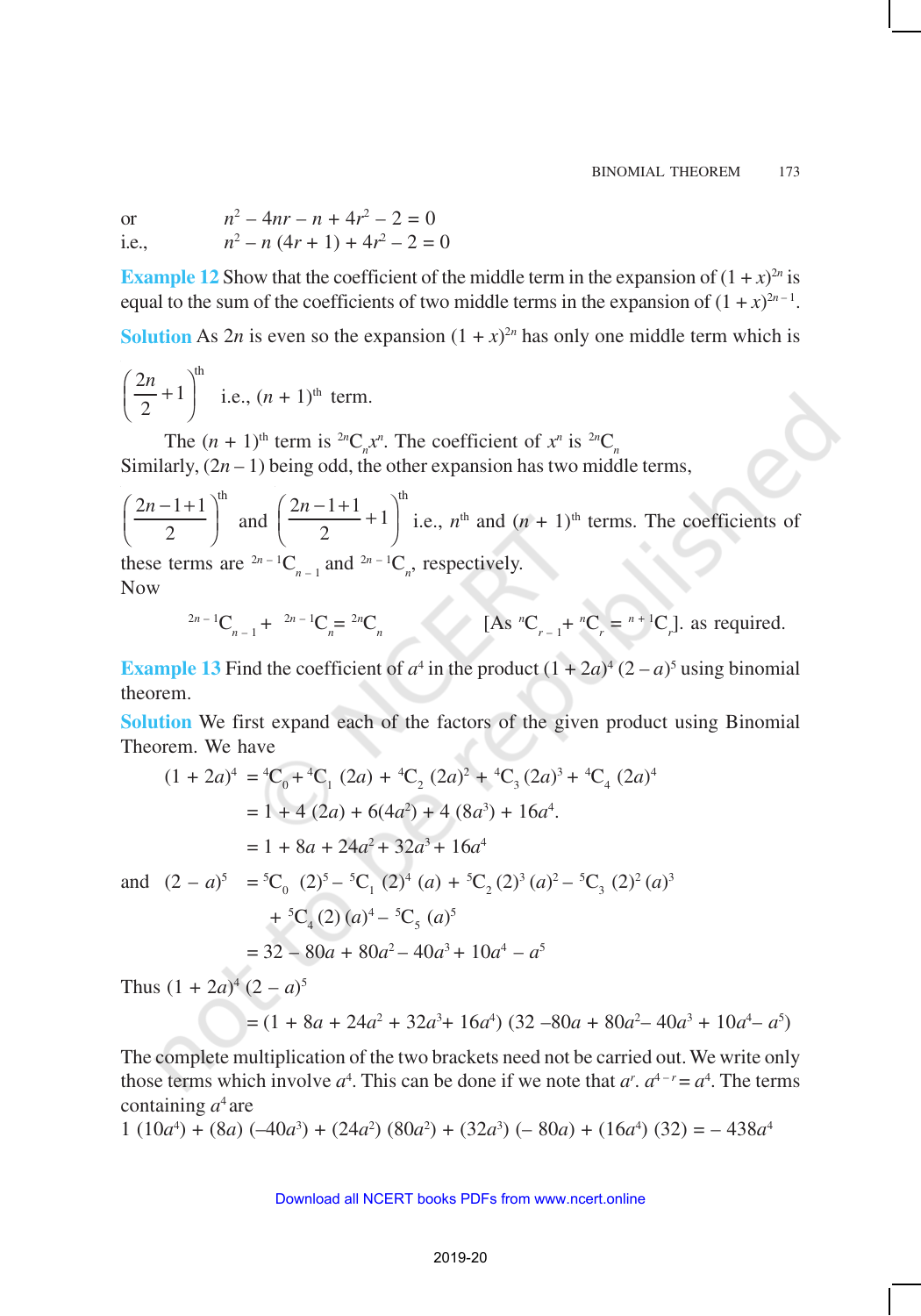Thus, the coefficient of  $a^4$  in the given product is  $-438$ .

**Example 14** Find the  $r<sup>th</sup>$  term from the end in the expansion of  $(x + a)<sup>n</sup>$ .

**Solution** There are  $(n + 1)$  terms in the expansion of  $(x + a)^n$ . Observing the terms we can say that the first term from the end is the last term, i.e.,  $(n + 1)$ <sup>th</sup> term of the expansion and  $n + 1 = (n + 1) - (1 - 1)$ . The second term from the end is the  $n<sup>th</sup>$  term of the expansion, and  $n = (n + 1) - (2 - 1)$ . The third term from the end is the  $(n - 1)$ <sup>th</sup> term of the expansion and  $n - 1 = (n + 1) - (3 - 1)$  and so on. Thus  $r<sup>th</sup>$  term from the end will be term number  $(n + 1) - (r - 1) = (n - r + 2)$  of the expansion. And the  $(n - r + 2)$ <sup>th</sup> term is <sup>*n*</sup>C<sub>*n*–*r*+1</sub>  $x^{r-1}$   $a^{n-r+1}$ .

**Example 15** Find the term independent of *x* in the expansion of 18 3 3 1 2 *x x*  $\left(\sqrt[3]{x} + \frac{1}{2\sqrt[3]{x}}\right)^{16}, x > 0.$ 

Solution We have 
$$
T_{r+1} = {}^{18}C_r \left(\sqrt[3]{x}\right)^{18-r} \left(\frac{1}{2\sqrt[3]{x}}\right)^r
$$
  

$$
= {}^{18}C_r x^{\frac{18-r}{3}} \cdot \frac{1}{2^r x^{\frac{r}{3}}} = {}^{18}C_r \frac{1}{2^r} x^{\frac{18-2r}{3}}
$$

Since we have to find a term independent of *x*, i.e., term not having *x*, so take  $\frac{18-2r}{2} = 0$ 3  $\frac{-2r}{2} = 0$ .

We get  $r = 9$ . The required term is <sup>18</sup>C<sub>9</sub>  $\frac{1}{2^9}$ 1 .

**Example 16** The sum of the coefficients of the first three terms in the expansion of 2  $3 \mid m$ *x x*  $\left(x - \frac{3}{x^2}\right)^m$ ,  $x \neq 0$ , *m* being a natural number, is 559. Find the term of the expansion containing *x* 3 .

**Solution** The coefficients of the first three terms of  $x = \frac{1}{x^2}$  $3 \mid m$ *x x*  $\left(x - \frac{3}{x^2}\right)^m$  are  $^mC_0$ , (-3)  $^mC_1$ and  $9 \, \text{mC}_2$ . Therefore, by the given condition, we have

$$
{}^mC_0 - 3 {}^mC_1 + 9 {}^mC_2 = 559
$$
, i.e.,  $1 - 3m + \frac{9m(m-1)}{2} = 559$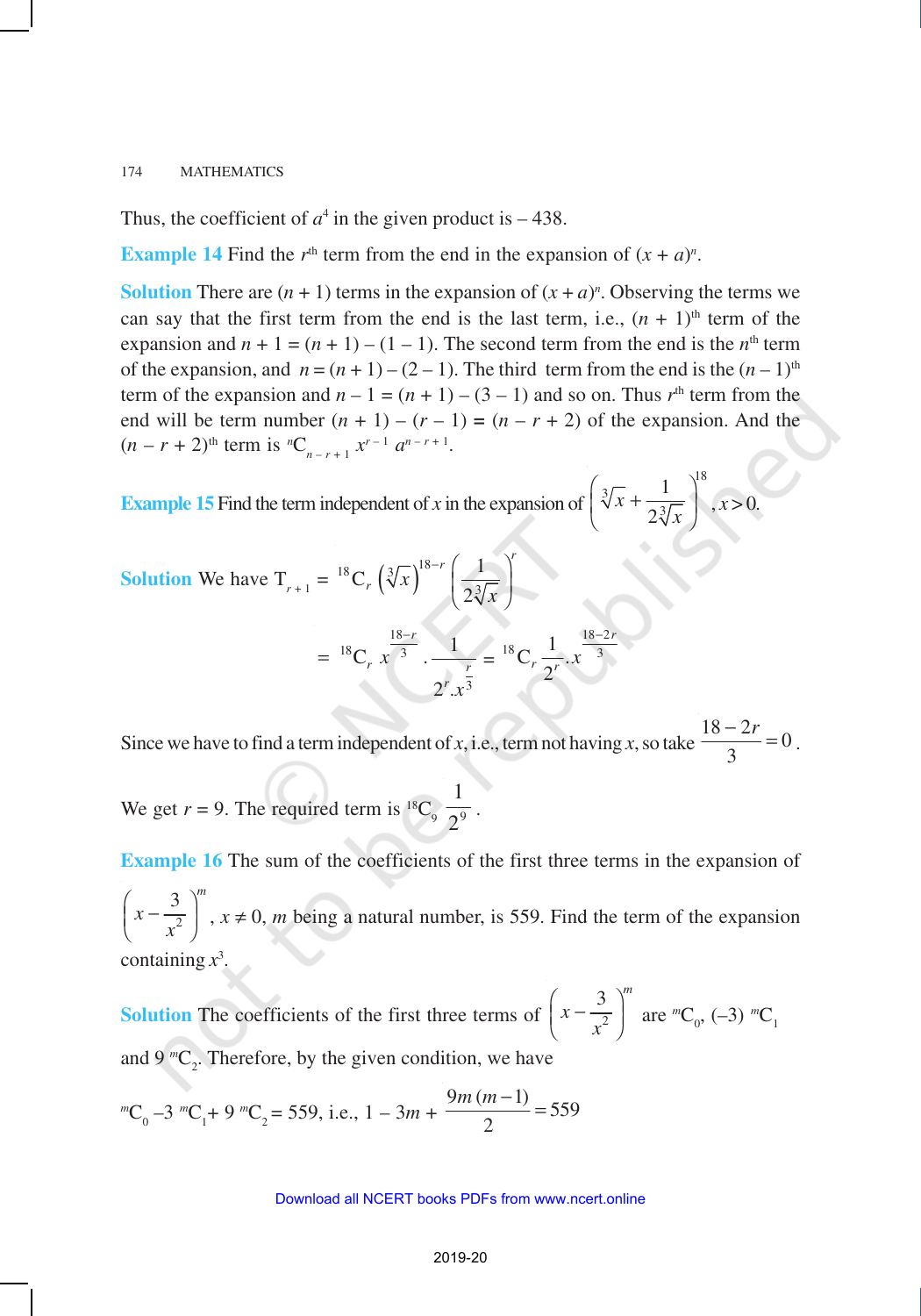which gives  $m = 12$  (*m* being a natural number).

Now  $T_{r+1} = {}^{12}C_r x^{12-r} \left( \frac{-1}{x^2} \right)$ 3 <sup>r</sup>  $\left(-\frac{3}{x^2}\right)^7 = {}^{12}C_r(-3)^r \cdot x^{12-3r}$ 

Since we need the term containing  $x^3$ , so put  $12 - 3r = 3$  i.e.,  $r = 3$ .

Thus, the required term is <sup>12</sup>C<sub>3</sub>(-3)<sup>3</sup>  $x^3$ , i.e., -5940  $x^3$ .

**Example 17** If the coefficients of  $(r - 5)$ <sup>th</sup> and  $(2r - 1)$ <sup>th</sup> terms in the expansion of  $(1 + x)^{34}$  are equal, find *r*.

**Solution** The coefficients of  $(r - 5)$ <sup>th</sup> and  $(2r - 1)$ <sup>th</sup> terms of the expansion  $(1 + x)^{34}$ are <sup>34</sup>C<sub>*r*–6</sub> and <sup>34</sup>C<sub>2*r*-2</sub>, respectively. Since they are equal so <sup>34</sup>C<sub>*r*–6</sub> = <sup>34</sup>C<sub>2*r*-2</sub>

Therefore, either  $r - 6 = 2r - 2$  or  $r - 6 = 34 - (2r - 2)$ 

[Using the fact that if  ${}^nC_r = {}^nC_p$ , then either  $r = p$  or  $r = n - p$ ]

So, we get  $r = -4$  or  $r = 14$ . *r* being a natural number,  $r = -4$  is not possible. So,  $r = 14$ .

## *Miscellaneous Exercise on Chapter 8*

- **1.** Find *a*, *b* and *n* in the expansion of  $(a + b)^n$  if the first three terms of the expansion are 729, 7290 and 30375, respectively.
- **2.** Find *a* if the coefficients of  $x^2$  and  $x^3$  in the expansion of  $(3 + ax)^9$  are equal.
- **3.** Find the coefficient of  $x^5$  in the product  $(1 + 2x)^6 (1 x)^7$  using binomial theorem.
- **4.** If *a* and *b* are distinct integers, prove that  $a b$  is a factor of  $a^n b^n$ , whenever *n* is a positive integer.

**[Hint** write  $a^n = (a - b + b)^n$  and expand]

- **5.** Evaluate  $(\sqrt{3} + \sqrt{2})^6 (\sqrt{3} \sqrt{2})^6$ .
- **6.** Find the value of  $(a^2 + \sqrt{a^2 1}) + (a^2 \sqrt{a^2 1})$  $a^2 + \sqrt{a^2 - 1}$ <sup>4</sup> +  $\left(a^2 - \sqrt{a^2 - 1}\right)^4$ .
- **7.** Find an approximation of  $(0.99)^5$  using the first three terms of its expansion.
- **8.** Find *n*, if the ratio of the fifth term from the beginning to the fifth term from the

end in the expansion of 
$$
\left(\sqrt[4]{2} + \frac{1}{\sqrt[4]{3}}\right)^n
$$
 is  $\sqrt{6}$ :1.